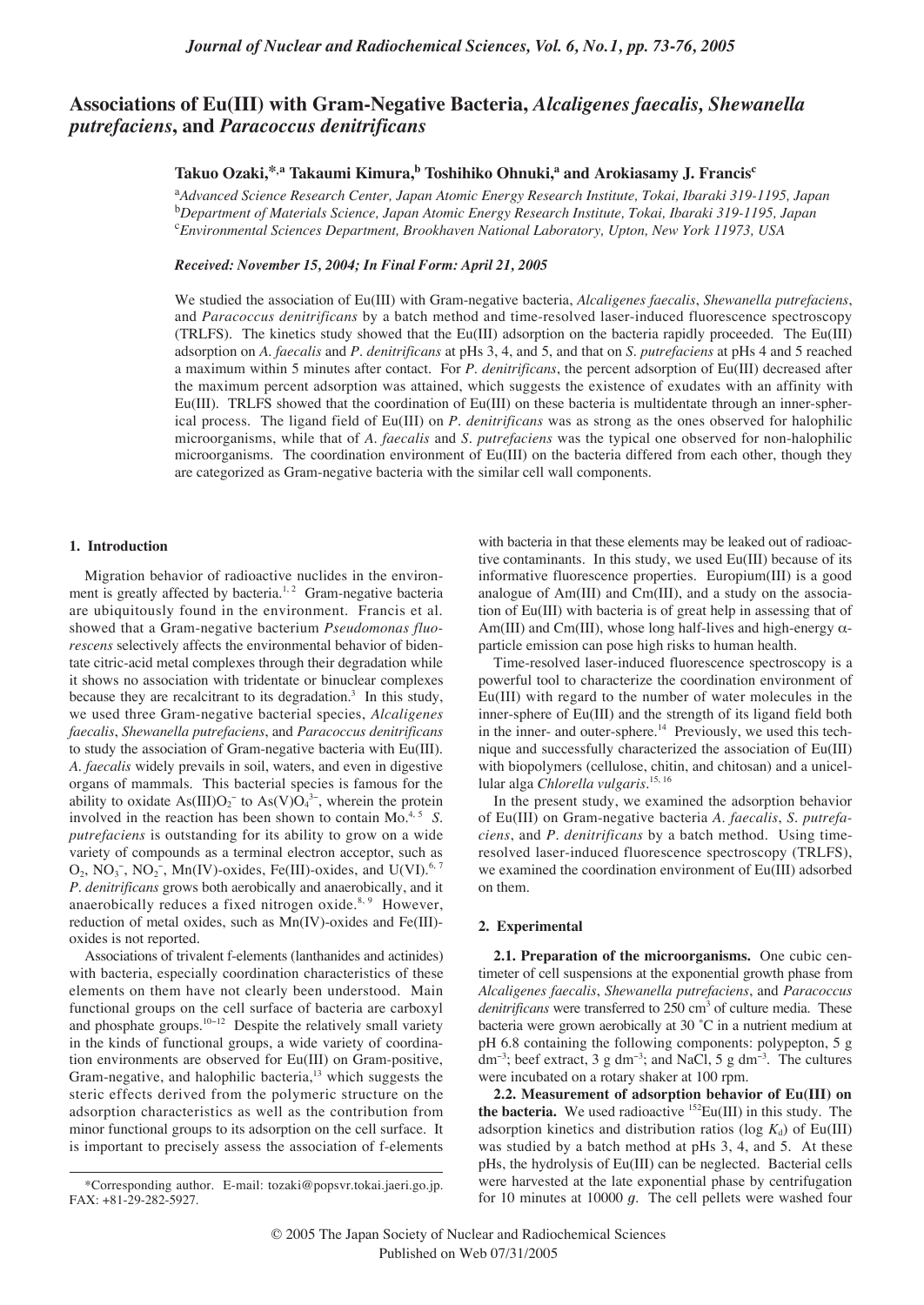times with a 0.5% NaCl solution and resuspended in it. For the adsorption kinetics study,  $0.75 \text{ cm}^3$  of cell suspension was added to a 15-cm3 Eu(III) solution containing 0.5% NaCl and 5.25 cm<sup>3</sup> of the suspension was withdrawn at 5, 10, and 15 minutes after contact. Subsequently, the cells were filtered through a 0.20-µm membrane filter (ADVANTEC MFS, Inc., DISMIC-25). To measure the log  $K_d$ , 0.25 cm<sup>3</sup> of bacterial suspension was added to  $5$ -cm<sup>3</sup> solutions of Eu(III). After 10 minutes of contact, the cells were filtered through a 0.20-um membrane filter (ADVANTEC MFS, Inc., DISMIC-25). The pH of the contact solution was maintained at  $3.00 \pm 0.05$ ,  $4.00$  $\pm$  0.05, or 5.00  $\pm$  0.05, using NaOH or HClO<sub>4</sub> during the contact. The concentration of Eu(III) in the contact solution was approximately  $1 \cdot 10^{-6}$  mol dm<sup>-3</sup>. Europium(III) in the supernatant was analyzed by γ-spectroscopy (Packard Co., COBRAII). The distribution ratio  $K_d$  (cm<sup>3</sup> g<sup>-1</sup>) was calculated according to the eq A:

$$
K_d = (C_0 - C) V / C W, \tag{A}
$$

where  $C_0$  is the initial concentration of Eu(III) in the aqueous phase; *C*, the equilibrium concentration of the metal ion in the aqueous phase;  $V$ , the volume of the aqueous phase  $(cm<sup>3</sup>)$ ; and, *W*, the dry-weight of the bacterial cells (g). The dry-weight of the bacterial cells were 0.004 to 0.009 g.

**2.3. TRLFS.** The coordination environment of Eu(III) adsorbed on bacteria was studied by TRLFS. Samples were prepared by adding bacterial cells to a solution of 1⋅10<sup>−</sup><sup>3</sup> mol dm<sup>−</sup><sup>3</sup> Eu(III) at pHs approximately 4–6 containing 0.5% NaCl. The cells were kept standing for approximately 2 hours after contact. Aliquots of cell suspension were centrifuged to settle the cells, which then were exposed to light of a wavelength of 394 nm from a XeCl excimer laser pumped dye laser (Lambda Physik, COMPex 201) pumping PBBO (Lambda Physik) in a 1,4-dioxane solution in a dye laser head (Lambda Physik, SCANmate 2).<sup>17</sup>

To measure the luminescence lifetime of Eu(III), the emission light was collected into a monochromator (Oriel, 77257) using an optical fiber and detected by a photomultiplier tube (Hamamatsu, R3896). The signal was fed into a digitizing oscilloscope (Hewlett Packard, 54519A) connected to a personal computer through a GP-IB interface. The luminescence decay curves were fitted by a single component exponential function. The number of water molecules,  $N_{\text{H}_2O}$ , of Eu(III) adsorbed on bacterial cells was estimated according to the eq B:

$$
N_{\text{H}_2\text{O}} = 1.05 \cdot 10^{-3} \left(1 / \tau_{\text{obs}}\right) - 0.44,\tag{B}
$$

where  $\tau_{obs}$  (s) is the luminescence lifetime.<sup>18</sup>

To obtain the emission spectra of Eu(III), the emission light

was focused on a polychromator (ISA Jogin-Yvon, HR-320) using an optical fiber and detected by a gated multichannel diode array (Princeton Instruments, Inc., DIDA-512). The spectrometer was connected to Spectrometric Multichannel Analyzer system (Tokyo Instruments, Inc., SMA) installed on the personal computer. The relative peak intensity ratio  $(R_{EM})$ is defined by the ratio (C)

$$
R_{\text{EM}} = I \left( {}^{5}D_{0} \rightarrow {}^{7}F_{2} \right) / I \left( {}^{5}D_{0} \rightarrow {}^{7}F_{1} \right), \tag{C}
$$

where  $I(^5D_0 \rightarrow {}^7F_2)$  and  $I(^5D_0 \rightarrow {}^7F_1)$  are calculated from the peak areas at 614 nm ( ${}^{5}D_0 \rightarrow {}^{7}F_2$ ) and 592 nm ( ${}^{5}D_0 \rightarrow {}^{7}F_1$ ), respectively.

#### **3. Results**

**3.1. Kinetics of Eu(III) adsorption on the bacteria.** Figures 1a-c show the adsorption kinetics of Eu(III) at pHs 3, 4, and 5 for *Alcaligenes faecalis*, *Shewanella putrefaciens*, and *Paracoccus denitrificans*. Non-specific adsorption of Eu(III) on the membrane filter and the wall of the contact vessels was not observed at these pHs.

Figure 1a shows the adsorption kinetics of Eu(III) for *A*. *faecalis*. At all pHs, the equilibrium was attained within 5 minutes. The percent adsorption increased with an increase in pH. Similarly, the adsorption of Eu(III) by *S*. *putrefaciens* increased with a rise in pH (Figure 1b). The Eu(III) adsorption reached equilibrium within 5 minutes at pHs 4 and 5, while kinetics at pH 3 slowed and Eu(III) adsorption did not reach equilibrium up to 15 minutes. For the adsorption of Eu(III) on *P*. *denitrificans*, the equilibrium at pH 3 was attained within 5 minutes, and afterward the percent slightly decreased (Figure 1c). At pHs 4 and 5, the adsorption of Eu(III) reached a maximum within 5 minutes. The percent adsorption at 15 minutes was higher at higher pHs.

**3.2. Distribution ratio of Eu(III) for the bacteria.** Figures 2a-c show the logarithmic distribution coefficient (log  $K_d$ ) of Eu(III) for the bacterial cells at 10 minutes after contact at pHs 3, 4, and 5. The values are the average of 3 replicates. Figure 2a shows log  $K_d$  of Eu(III) for *A. faecalis. A. faecalis* exhibited a higher log  $K_d$  for Eu(III) at higher pHs. log  $K_d$  at pHs 3, 4, and 5 was approximately 2.4, 3.6, and 4.6, respectively. *S*. *putrefaciens* also showed an increasing tendency in  $log K_d$  with a rise in pH (Figure 2b). log  $K_d$  at pHs 3, 4, and 5 was 2.3, 3.8, and 5.1, respectively. Figure 2c shows that  $log K_d$  for *P. denitrificans* was higher than those for *A*. *faecalis* and *S*. *putrefaciens*. log  $K_d$  at pHs 3, 4, and 5 was approximately 3.6, 4.6, and 5.8, respectively.

**3.3. Coordination environment of Eu(III) on the bacteria.** Figure 3 shows the Coordination-Environment diagram (CE diagram), on which  $\Delta N_{\text{H}_2O}$  and  $R_{\text{EM}}$  for Eu(III) adsorbed on the



**Figure 1.** Time dependence in the percent adsorption of Eu(III) on (a) *Alcaligenes faecalis*, (b) *Shewanella putrefaciens*, and (c) *Paracoccus denitrificans.*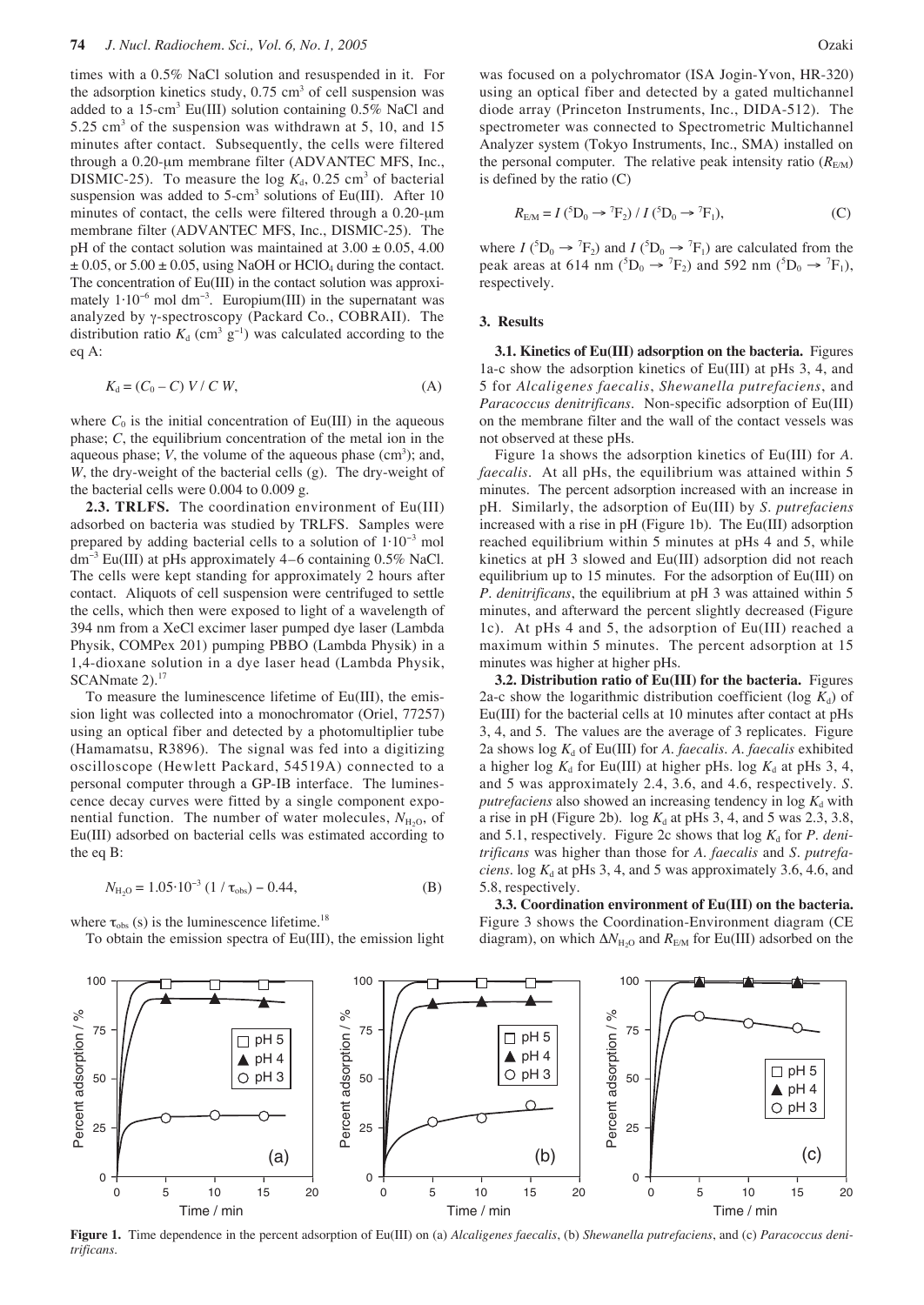

**Figure 2.** Logarithmic distribution coefficient (log  $K_d$ ) of Eu(III) determined for (a) *Alcaligenes faecalis*, (b) *Shewanella putrefaciens*, and (c) *Paracoccus denitrificans.*



Figure 3. CE diagram obtained for the bacterial species listed above. The large closed circle represents the result obtained for hydrated Eu(III) ion with no interaction other than water molecules. pHs are as follows: (1) 4.62, (2) 5.29, (3) 5.62, and (4) 5.73 for *Alcaligenes faecalis*, (5) 4.46, (6) 4.86, (7) 5.34, and (8) 5.67 for *Shewanella putrefaciens*, (9) 4.26, (10) 4.68, (11) 5.26, and (12) 5.68 for *Paracoccus denitrificans*.

three bacterial species were plotted. On the CE diagram,  $\Delta N_{\text{H}_2\text{O}}$  indicates the number of water molecules in the innersphere of Eu(III), calculated according to the equation  $\Delta N_{\text{H}_2\text{O}}$  = 9 –  $N_{\text{H}_2O}$ . In this equation, we assumed that the number of water molecules in the inner-sphere of hydrated Eu(III) ion is 9 based on previous research.<sup>19</sup>  $\Delta N_{\text{H}_2O}$  represents the number of coordination sites occupied in the inner-sphere of Eu(III) by ligands other than water molecules. *A*. *faecalis* showed a  $ΔN<sub>H,2</sub>$  of 4.60 at pH 5.3 to 5.61 at pH 5.7. *R*<sub>E/M</sub> was between 1.50 and 1.54. No clear correlation among pH, ΔN<sub>H<sub>2</sub>O</sub> and R<sub>E/M</sub> was observed. The  $\Delta N_{\text{H}_2O}$  in a 0.5% NaCl solution was almost 0 and the  $R_{EM}$  in the solution was not affected by the presence of NaCl.

*S*. *putrefaciens* showed a large ∆*N*<sub>H<sub>2</sub>O</sub>. The largest ∆*N*<sub>H<sub>2</sub>O</sub> was 6.33 at pH 5.3, and the smallest one was 5.51 at pH 4.5. The *R*<sub>E/M</sub> for Eu(III) on *S. putrefaciens* ranged from 2.07 to 2.37. No clear pH dependence was observed. *P*. *denitrificans* showed a small  $\Delta N_{\text{H}_2\text{O}}$ , which ranged from 3.99 to 4.15. On the other hand,  $R_{EM}$  observed for *P. denitrificans* was larger than those on the other two bacterial species: the maximum was 3.13 at pH 5.7 and the smallest was 2.73 at pH 4.3.

## **4. Discussion**

Takahashi et al. showed that the hydrolyzed Eu(III) species exhibits an extremely large  $\tau_{obs}^{-1}$ .<sup>20</sup> In this study,  $\tau_{obs}^{-1}$  smaller than those corresponding to  $N_{H<sub>10</sub>}$  = 9 was found, showing that the Eu(III) species on the cell surface was not precipitated. The Eu(III) concentration used in the adsorption experiments was lower than that used in the TRLFS experiments. These facts signify that the accumulation of Eu(III) in the bacterial cells is not due to its precipitation on the cell surface.

Accumulation of metals in bacteria usually involves two steps. The first step is the metal adsorption on the bacterial cell surface without involving biological activity. The second step, which generally proceeds very slowly, is their absorption into the cytoplasm of the bacterial cells.<sup>21, 22</sup> Our observations suggest that the association observed between Eu(III) and *A*. *faecalis* can be attributed to the first step. Previously, we reported a rapid adsorption of trivalent f-elements on microorganisms.<sup>13, 23</sup> Similarly, the Eu(III) adsorption on *S*. *putrefaciens* at pHs 4 and 5 and that on *P*. *denitrificans* at pHs 3–5 rapidly reached a maximum but the slow increase in the adsorption as the second step was not observed. The adsorption of Eu(III) on *P*. *dinitrificans* at pH 3 showed a maximum at 5 minutes after contact and then the percent adsorption decreased. It is suggested that *P*. *dinitrificans* exudes some substance with an affinity with Eu(III) at the pH. *Chlorella vulgaris* was shown to excrete some exudates which desorb Eu(III) and Cm(III) from its cell surface.<sup>16</sup>

The adsorption of cations on bacterial cells through the exchange of  $H^+$  on the functional groups is commonly observed.<sup>24, 25</sup> If the adsorption of Eu(III) on cell surfaces is through the exchange with  $3 H<sup>+</sup>$  in functional groups on the cell surface, the slope of the log  $K_d$  versus pH plots is predicted to be 3 in the pH range where the hydrolysis of Eu(III) does not occur. However, all bacterial species showed a smaller slope in the log  $K_d$  versus pH plots than the predicted value: *A*. *faecalis*, *S*. *putrefaciens*, and *P*. *denitrificans* showed a slope of approximately 1.1, 1.4, and 1.1, respectively. This cannot be explained by the mechanisms mentioned above. The presence of exudates cannot clearly explain this, either. The adsorption of Eu(III) on biopolymers, cellulose, chitin, and chitosan produced a slope of the log  $K_d$  versus pH plots of approximately 1 at acidic pHs, wherein the coordination of ether oxygen was suggested.<sup>26</sup> In the adsorption of Eu(III) on these three bacterial species, involvement of functional groups such as the ether oxygen might be present. *P*. *fluorescens* showed a negative slope in the log  $K_d$  versus pH plots between pH  $3-5$ .<sup>13</sup> The main cell wall components of Gram-negative bacteria are lipopolysaccharide and peptidoglycan, where the possible adsorption sites for Eu(III) are carboxyl groups and phosphate groups.<sup>27</sup> These findings indicate that the structure of coordination sites on *P*. *fluorescens* and that on the three other bacterial species used in this study is not identical to each other, though all four species are categorized as Gram-negative bacteria based on the characteristics of the cell wall structure.

TRLFS shows high selectivity and sensitivity for trivalent felements. This technique is applicable to the adsorbed species on the surface of a solid phase in the presence of a water phase. Ligands in the inner-sphere and the ones in the outersphere of an atom produce its coordination environment, with the characteristic ligand field surrounding the central atom. TRLFS can predict the coordination environment of Eu(III) including both the inner- and outer-sphere, owing to its luminescence properties.<sup>14</sup> The fluorescence lifetime of excited Eu(III) is related to the number of water molecules in the inner-sphere  $(N_{\text{H}_2\text{O}})$ , which is calculated by the eq B.<sup>28</sup> The relative intensity of  ${}^5D_0 \rightarrow {}^7F_2$  (electric dipole) and  ${}^5D_0 \rightarrow {}^7F_1$ (magnetic dipole) emissions  $(R<sub>E/M</sub>)$  is related to the strength of ligand field of Eu(III), based on which we can characterize the